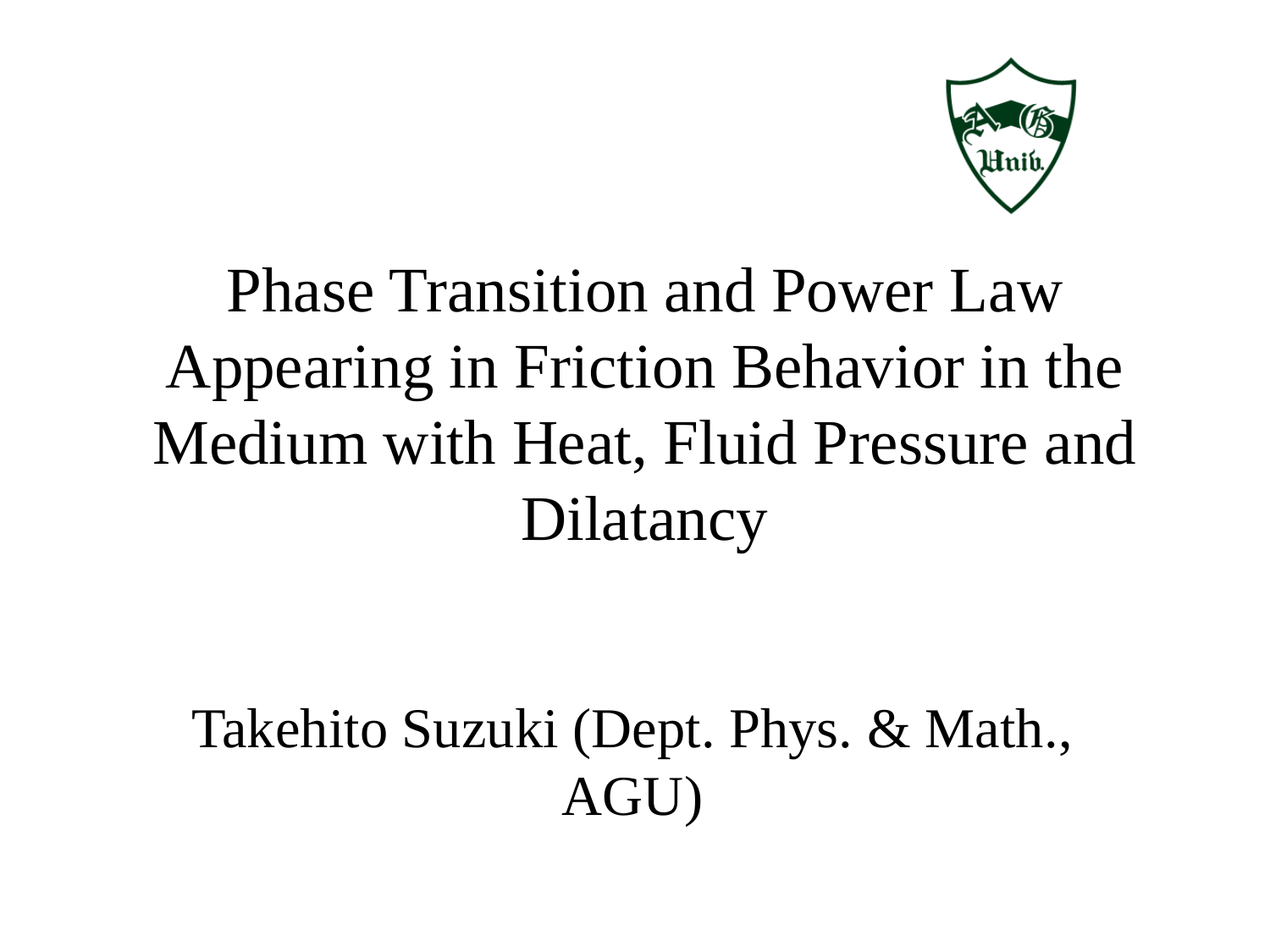#### Model Setup

- A one-dimensional (1-D) mode III fault is assumed. The interaction among heat, fluid pressure and inelastic pore creation is investigated. See details in Suzuki and Yamashita (2010, 2014).
- In particular, temporal evolution of the porosity is investigated because it produces an important universality and analytical study of such a behavior gives some implications for understanding the slip behavior.

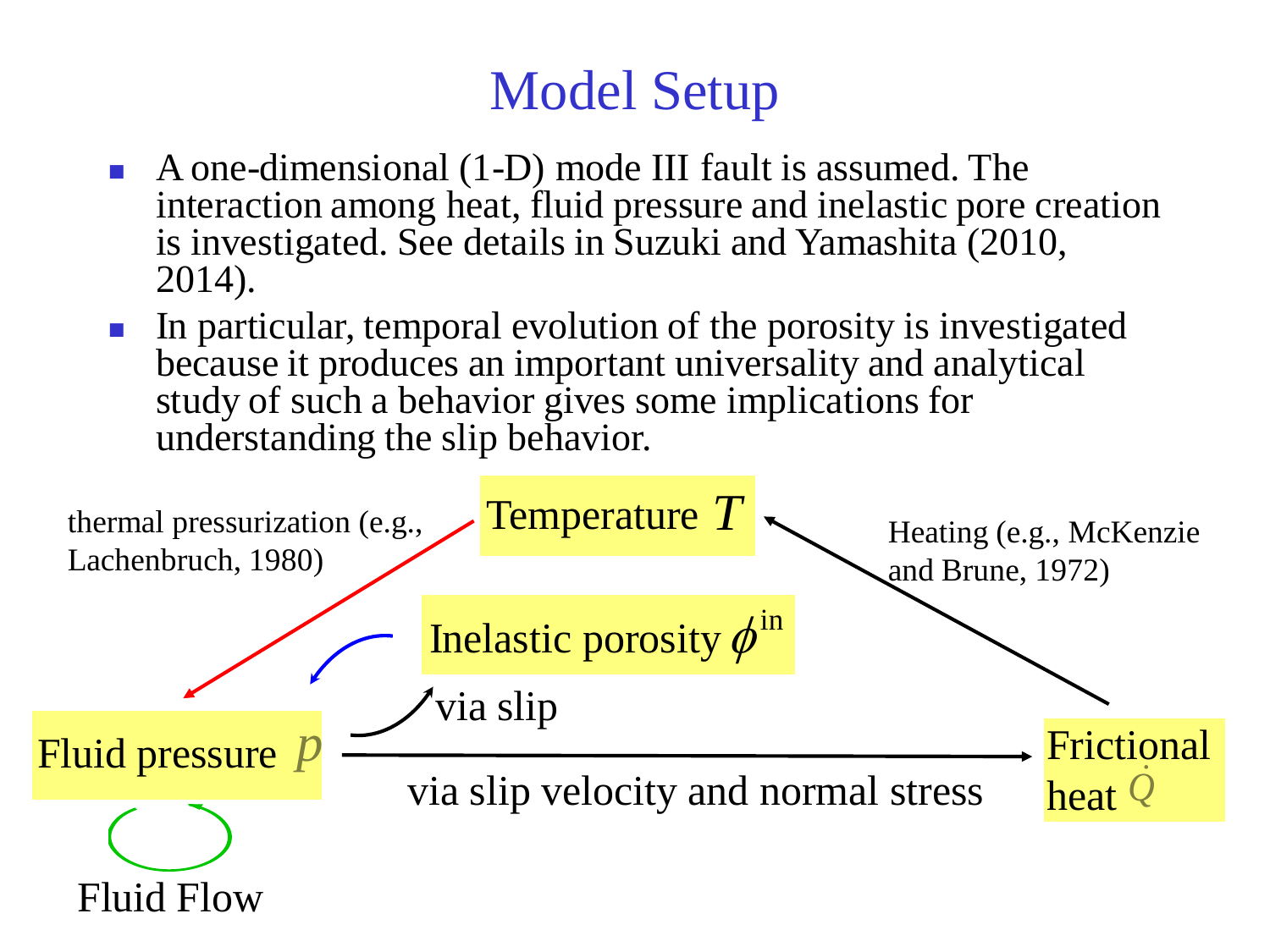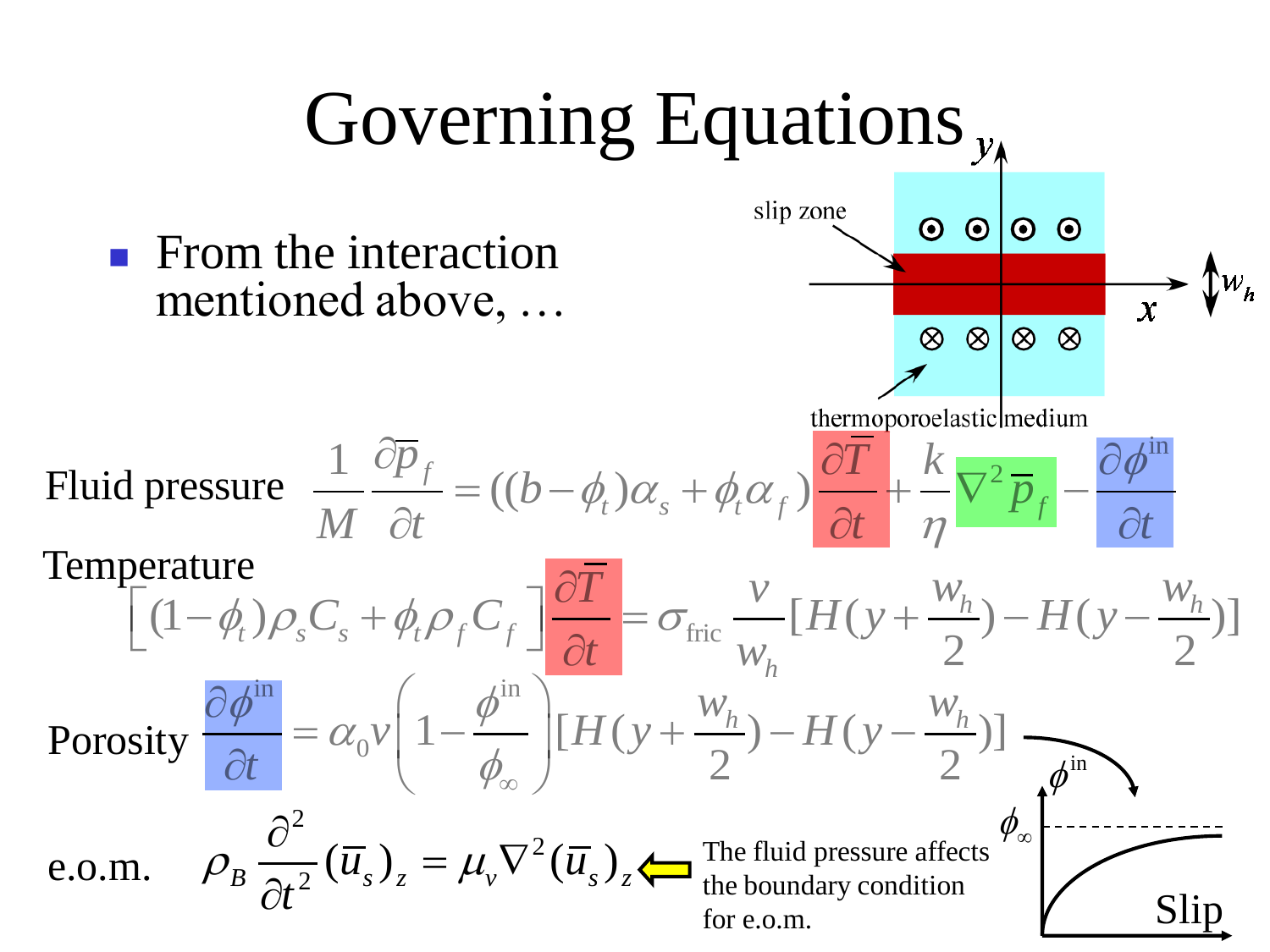#### Two Qualitatively Different Slip Behaviors

If the fluid flow is neglected, governing equations can be rewritten in terms of the normalized slip velocity and inelastic porosity: *v*  $\ast$ 

> *t*  $\ast$

$$
\dot{v}^* = v^* (1 - v^*) - S_u (1 - \phi^*) v^* \qquad \dot{\phi}^* = T_a (1 - \phi^*) v^*
$$

 $S_u$ ,  $T_a$ : Nondimensional numbers

- We assume  $S_{\mu} > 1 v_0^*$  ( $v_0^*$  is the initial value of  $\overline{v^*}$ ). At the We assume  $S_u > 1 - v_0^*$  ( $v_0^*$  is the initial value of  $\overline{v^*}$  slip onset ( $t^* = 0$ ), we can easily show  $\dot{v}^* < 0$ .  $t^* = 0$ , we can easily show  $\dot{v}^* < 0$
- **Figure 1.5 From brief consideration, we clearly find two qualitatively** different slip behaviors.
	- First case:  $S_u(1-\phi^*)$  decreases with increasing time and  $\dot{v}^*$  can become positive.  $\rightarrow$  Acceleration
	- Second case:  $\dot{v}^*$  is always negative.  $\rightarrow$  Spontaneous slip cessation
- The steady state solutions for the governing equations are<br> $(v^*, \phi^*) = (0 \text{ indeterminate})$  and  $(1, 1)$ The steady state solutions for the gove  $(v_s^*, \phi_s^*) = (0, \text{indeterminate})$  and  $(1, 1)$ .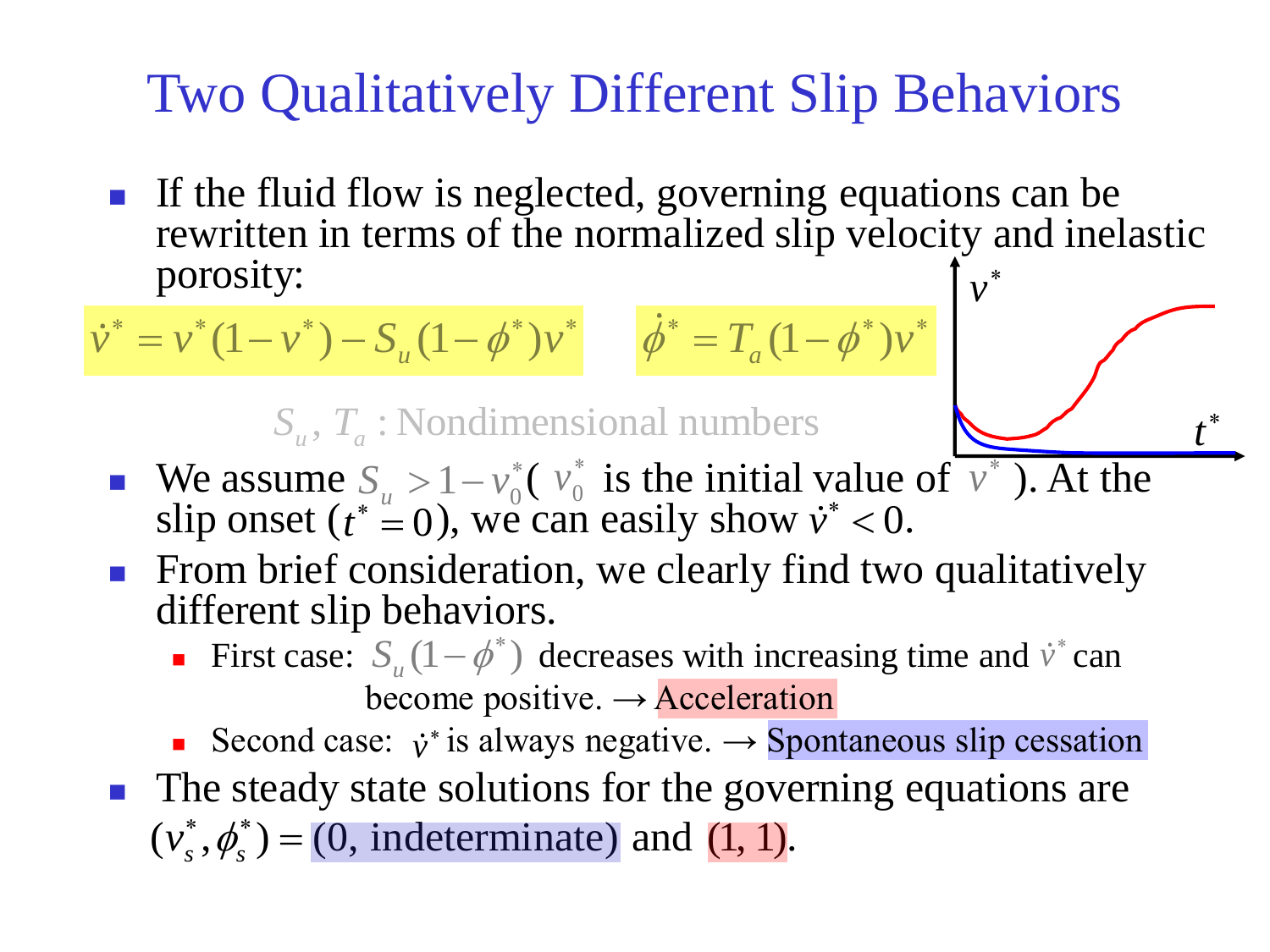## Phase Diagram

- All orbits of solutions are first apparently absorbed into  $v^* = 0$ .
- $\blacksquare$  If the orbits do not cross the straight line  $\partial v^* / \partial \phi^* = 0$ , they are finally absorbed to the stable steady state

#### $(v_s^*, \phi_s^*) = (0, \text{ indeterminate}).$  $\stackrel{*}{\circ}$  d<sup>\*</sup> ) - $\equiv$

• On the other hand, if the orbits cross the line  $\partial v^* / \partial \phi^* = 0$ , the relationship  $\partial v^* / \partial \phi^* > 0$  is satisfied and they are finally absorbed into the stable steady state  $(v_s^*, \phi_s^*) = (1,1)$ .

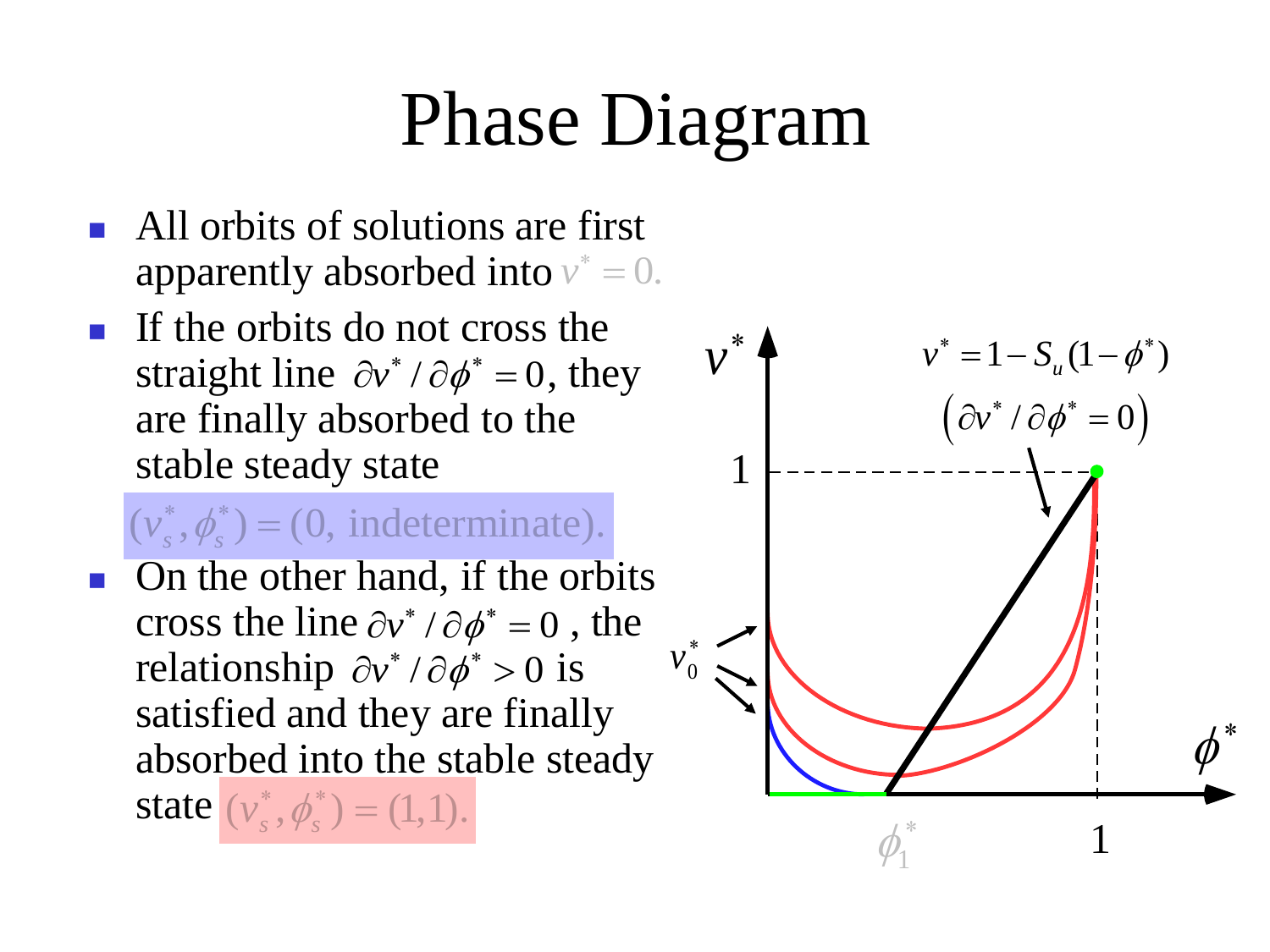## (1) The Function G Determining Slip Behavior Completely

• The function  $G(S_u, T_a, v_0^*)$  determining the Yamashita, 2014)  $G(S_u, T_a, v_0^*)$ 

system behaviour can be given by (Suzuki and  
Yamashita, 2014)  

$$
G(S_u, T_a, v_0^*) = 1 - \left(\frac{1}{S_u T_a} \left((1 - v_0^*)T_a + S_u - 1 + v_0^*\right)\right)^{\frac{T_a}{T_a - 1}} \cdot S_u
$$

- If  $G > 0$ ,
- **f**  $\overrightarrow{v}^*$  becomes positive.  $\rightarrow (v_s^*, \phi_s^*) = (1,1)$ <br> **f**  $G < 0$ , If  $G < 0$ .
	- $\vec{v}$ <sup>\*</sup> does not become positive and  $v$ <sup>\*</sup> approaches zero.

 $\longrightarrow$  $(v_s^*, \phi_s^*) = (0, \text{ indeterminate})$  $*$   $\phi^*$  $=$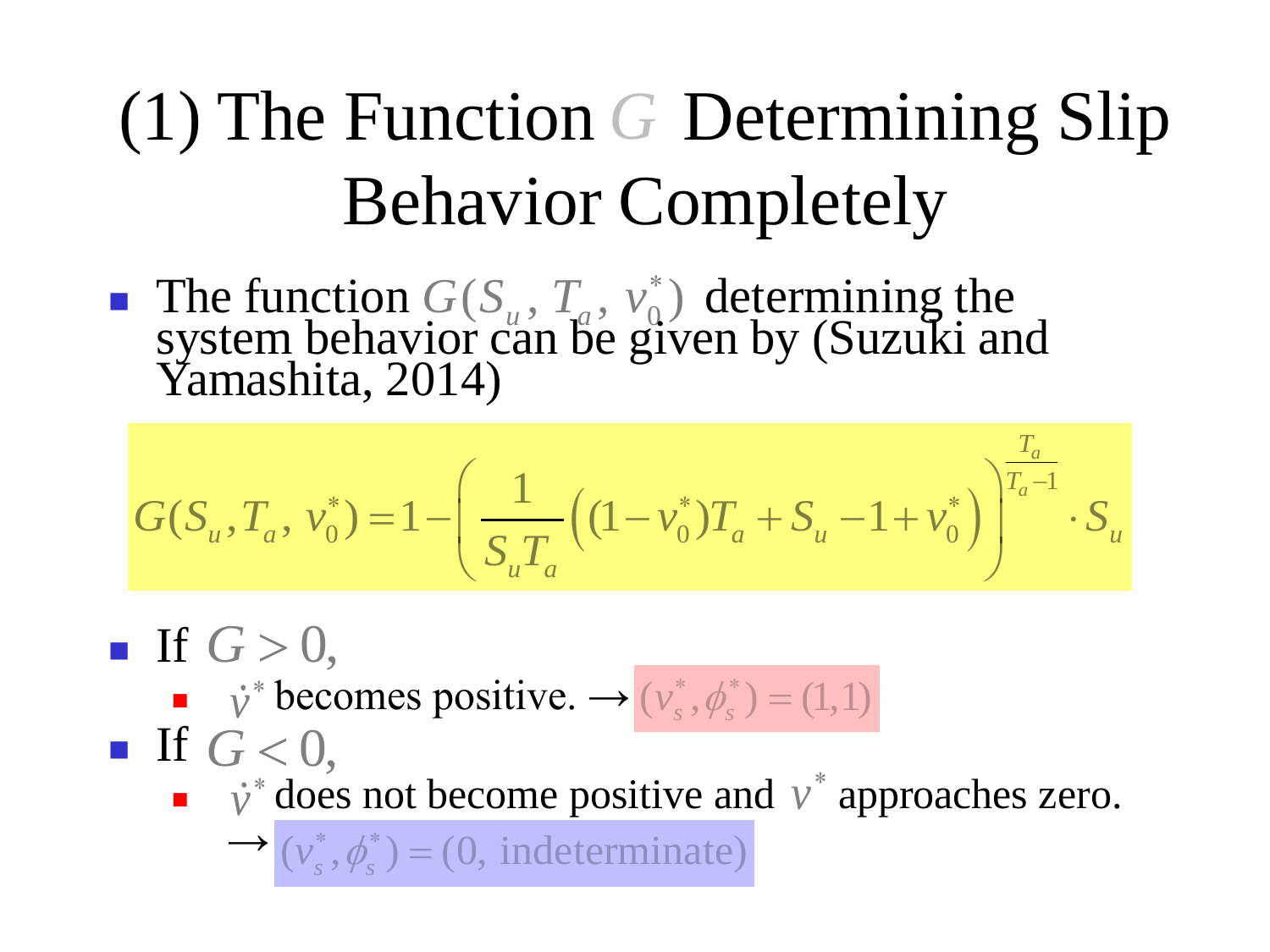# (2) Critical Porosity  $\phi_1^*$

■ For the acceleration case, the deceleration changes to the acceleration at  $\dot{v}^* = 0$ , and we define  $v_a^*$  and  $\phi_a^*$ <br>as the values of  $v^*$  and  $\phi^*$  at that time:<br> $\dot{v}^* = (1 - v_a^* - S_u(1 - \phi_a^*))v_a^* = 0$ as the values of  $v^*$  and  $\phi^*$  at that time:

$$
\dot{v}^* = (1 - v_a^* - S_u(1 - \phi_a^*))v_a^* = 0
$$

Since the condition  $v_a^* > 0$  must be satisfied, we obtain

$$
\phi_a^* > \frac{S_u - 1}{S_u} (\equiv \phi_1^*)
$$

- **We can conclude that if**  $\phi^* > \phi_1^*$  is satisfied,  $(v_s^*, \phi_s^*) = (1,1)$ can emerge.
- In other words, it is the upper value of  $\phi^*$  for the case  $(v_s^*, \phi_s^*) = (0, \text{ indeterminate}) : \phi_s^* \leq \phi_1^*$ case  $(v_s^*, \phi_s^*)$  = (0, indeterminate) :  $\phi_s^* \leq \phi_1^*$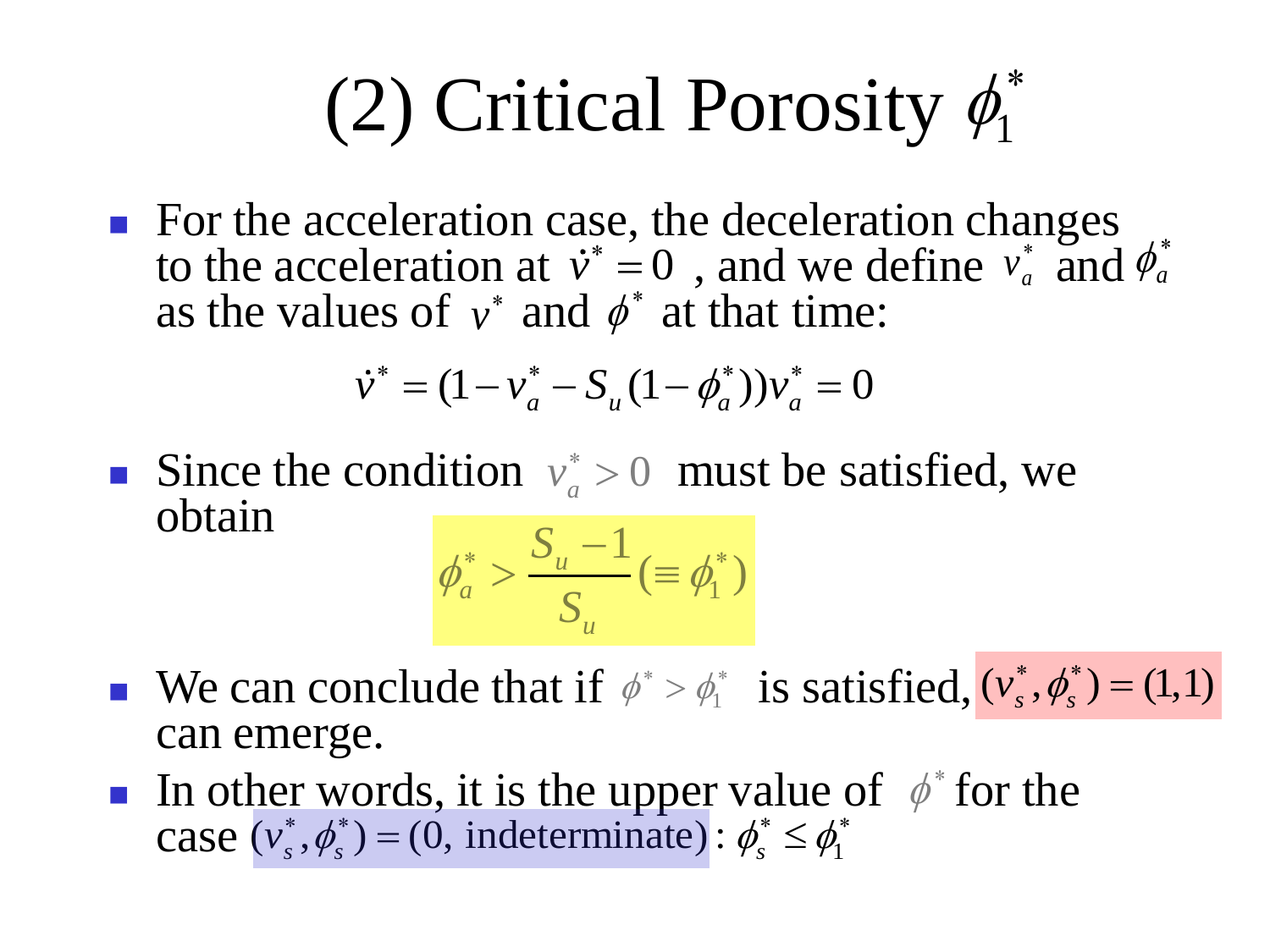#### Temporal Changes in Porosity



- If  $G < 0$ ,  $\dot{\phi}^*$  approaches the constant values.
	- **The constant values are below**  $\phi_1^*$ **.**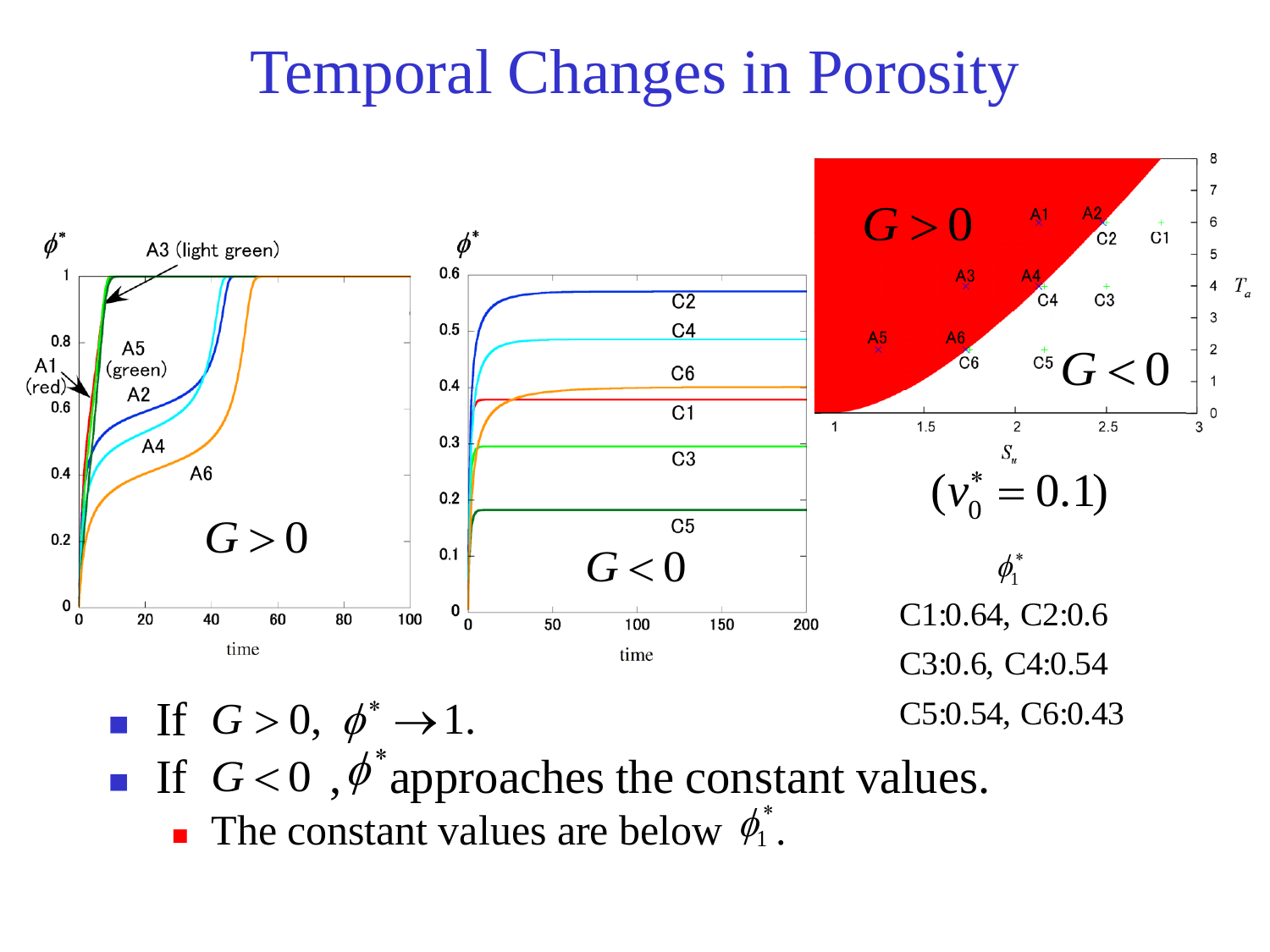### Phase Transition and Power Law

**•** We introduce the variables  $w^* = 1 - v^*$  and  $\psi^* = 1 - \phi^*$ and change  $w_0^* = 1 - v_0^*$  as a parameter.

**If**  $G > 0$ ,  $(w^*, \psi^*) \to (0, 0)$ If  $G > 0$ ,  $(w^*, \psi^*) \to (0, 0)$ <br>If  $G > 0$ ,  $(w^*, \psi^*) \to (1, 1 - \phi_s^*)$  $>$  0,  $(w, \psi) \rightarrow (0, 0)$ <br>  $<$  0,  $(w^*, \psi^*) \rightarrow (1, 1 - \phi_s^*)$ 

For  $G < 0$ , the value  $\phi_s^*$  changes continuously with changing  $v_0^*$ . *G* < 0, the value  $\phi_s^*$  changes continuously<br>
a changing  $v_0^*$ .<br> **D**<br>
power law near  $(w_c^*, \psi_c^*)$  is expected for *G* < 0:

The power law near  $(w_c^*, \psi_c^*)$  is expected for  $*$   $*$ 

The power law near 
$$
(w_c^*, \psi_c^*)
$$
 is expected for  $G < 0$ :  
\n
$$
\psi_{\infty}^* - \psi_c^* \sim (w_0^* - w_c^*)^{\alpha} \left( G(S_u, T_a, 1 - w_c^*) = 0, w_c^* = \frac{S_u^{1/T_a} T_a - S_u}{T_a - 1} \right)
$$
\n
$$
\psi_{\infty}^* = 1 - \phi_s^* \qquad \left( \psi_c^* = 1 - \phi_1^* = 1 - \frac{S_u - 1}{S_u} = \frac{1}{S_u} \right)
$$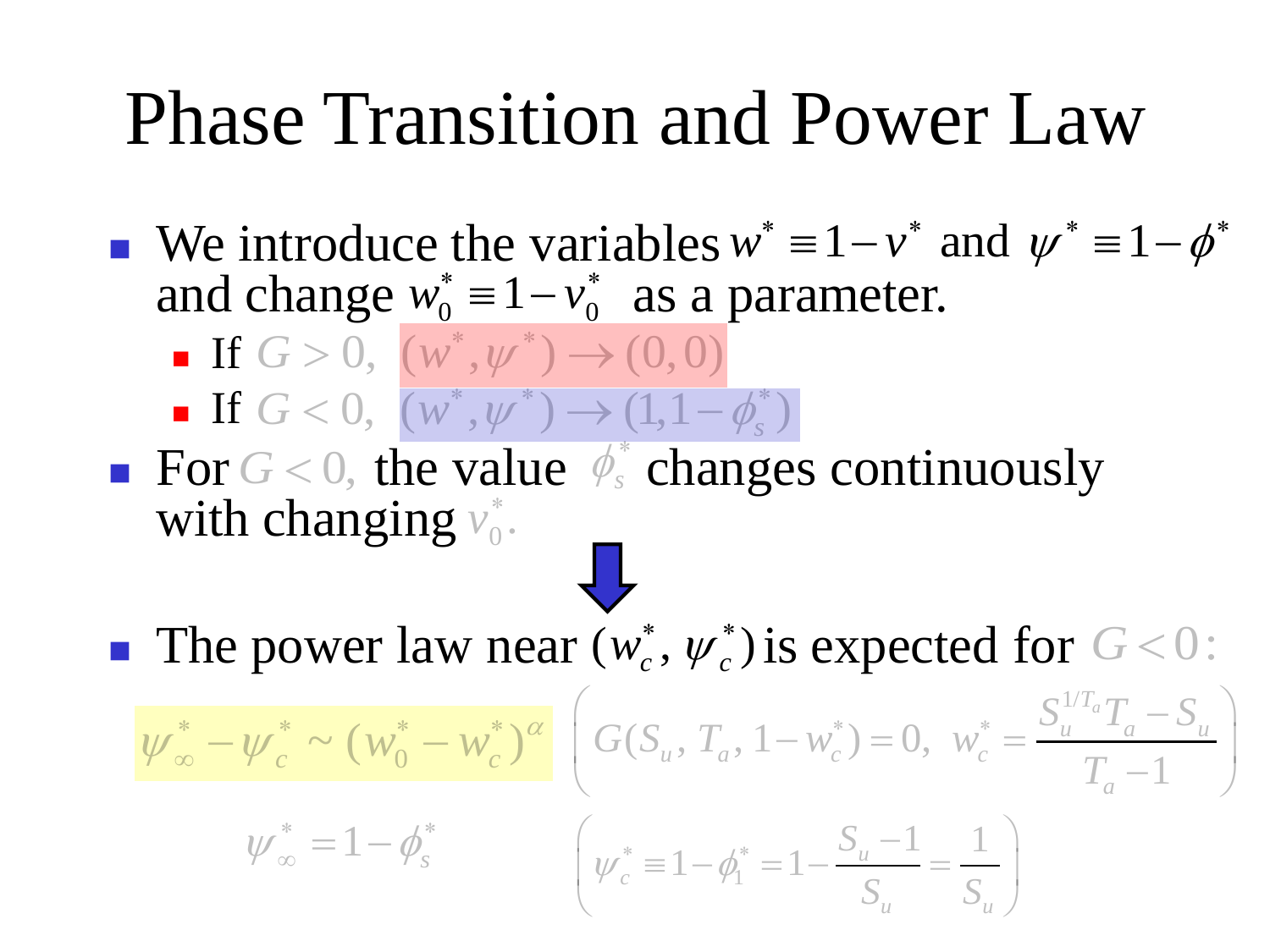## Absorbing Phase Transition

- Once the system enters one state, the system cannot escape the state.
- ex.) Directed percolation
	- **Percolation in a lattice with channels**
	- Each channel is open with the possibility  $p$ , while it is closed with the possibility  $1 - p$ .
	- **Flow occurs from upstream to downstream.**
	- If we define  $P_{\infty}$  as the possibility that the infinite percolation occurs,  $P_{\infty}$  is known to show a critical phenomenon:

$$
P_{\infty} \sim \begin{cases} (p - p_c)^{\beta} & (p \ge p_c) \\ 0 & (p \le p_c) \end{cases}
$$

 $(p_c:$  critical value)

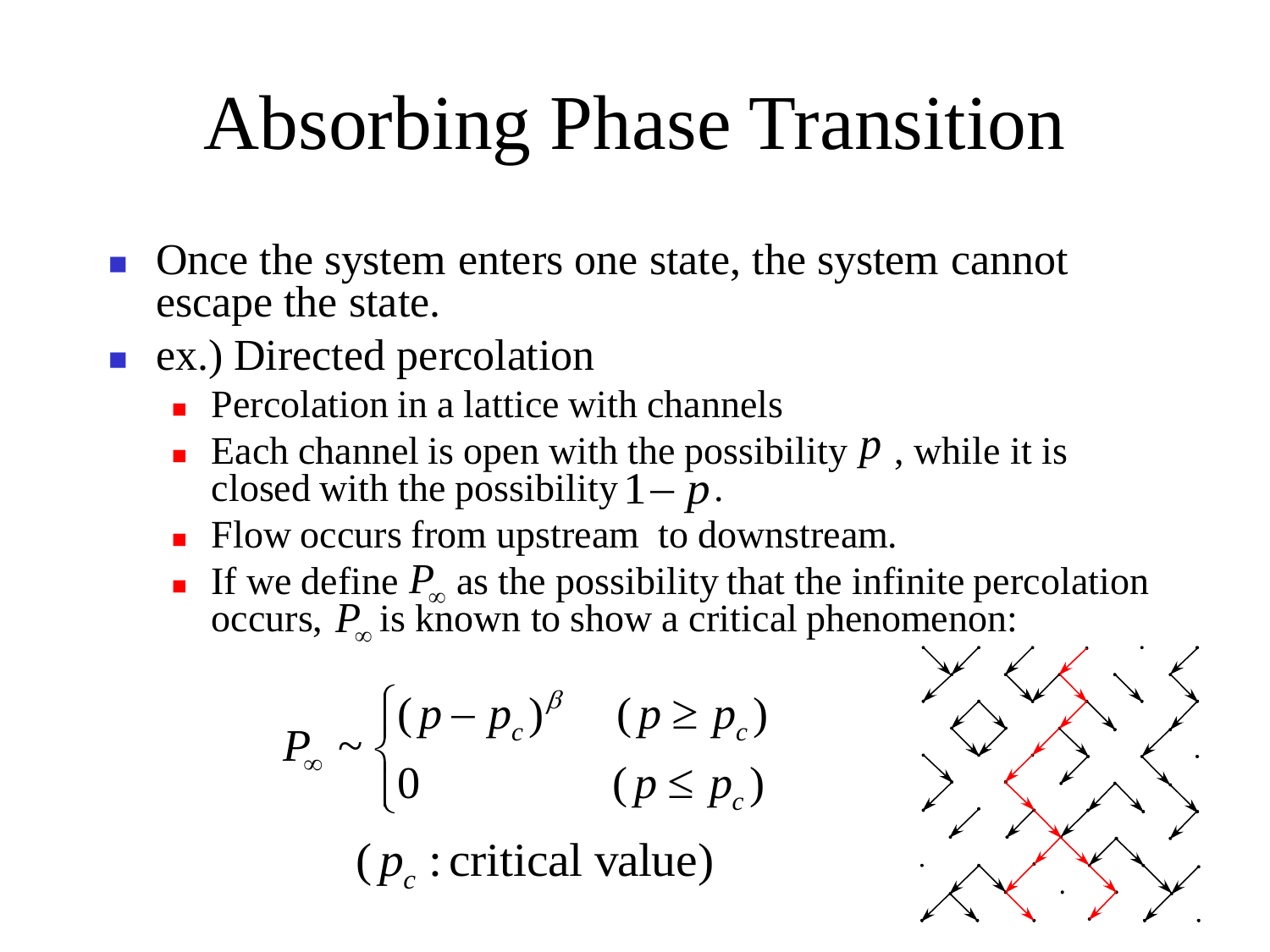Power Law (Universality…?)

 Figure shows the power law near  $(w_c^*, \psi)$  $*$   $*$ 

$$
\psi_{\infty}^* - \psi_c^* = \beta (w_0^* - w_c^*)^{\alpha}
$$

- Values for  $\alpha$  are: **a** values for  $\alpha$  are:<br>  $\alpha = 0.548$  ( $S_u = 2.5$ ,  $T_a = 6$ )<br>  $\alpha = 0.538$  ( $S_u = 1.5$ ,  $T_a = 2$ ) values for  $\alpha$  are:<br> $\alpha = 0.548$  ( $S_u = 2.5$ ,  $T_a = 6$ )  $\alpha = 0.358$  ( $S_u = 1.3$ ,  $I_a = 2$ )<br>  $\alpha = 0.540$  ( $S_u = 2$ ,  $T_a = 3$ )
	- **Universal?**
- If this value is universal, porosity values observed in natural faults are related to the initial slip velocity and we may presume the ancient slip behavior from rear  $(w_c^*, \psi_c^*)$ :<br>  $-\psi_c^* = \beta(w_0^* - w_c^*)$ <br>
ues for  $\alpha$  are:<br>
.548 ( $S_u = 2.5, T_a$ <br>
538 ( $S_u = 1.5, T_a$ <br>
.540 ( $S_u = 2, T_a$ <br>
Universal?<br>
If this value is universal?<br>
If this value is universal?<br>
If this value is universal?<br>
If th